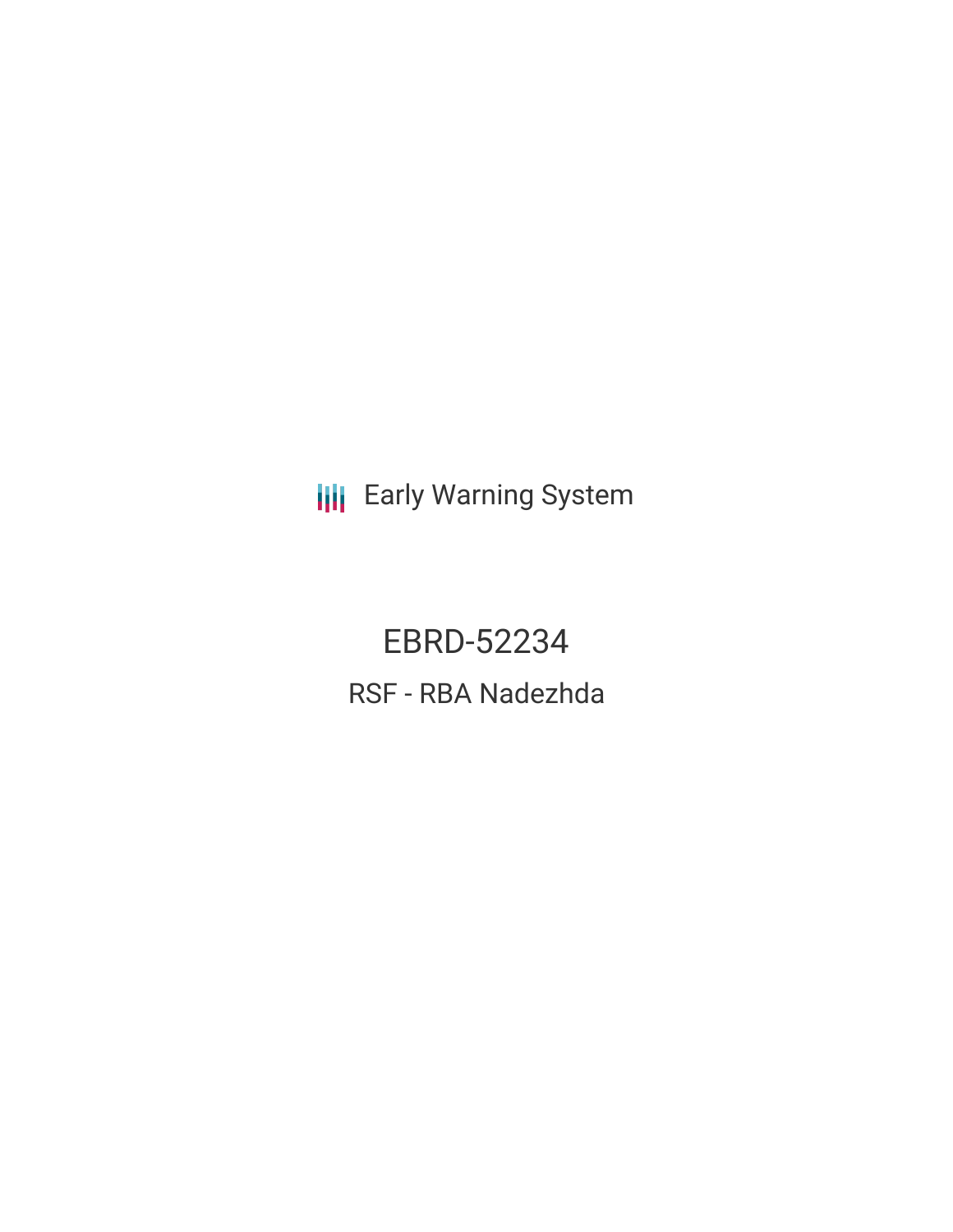

# **Quick Facts**

| Ukraine                                                 |
|---------------------------------------------------------|
| European Bank for Reconstruction and Development (EBRD) |
| Proposed                                                |
| B                                                       |
| 2020-08-04                                              |
| PE NADEZHDA                                             |
| Mining                                                  |
| Loan                                                    |
|                                                         |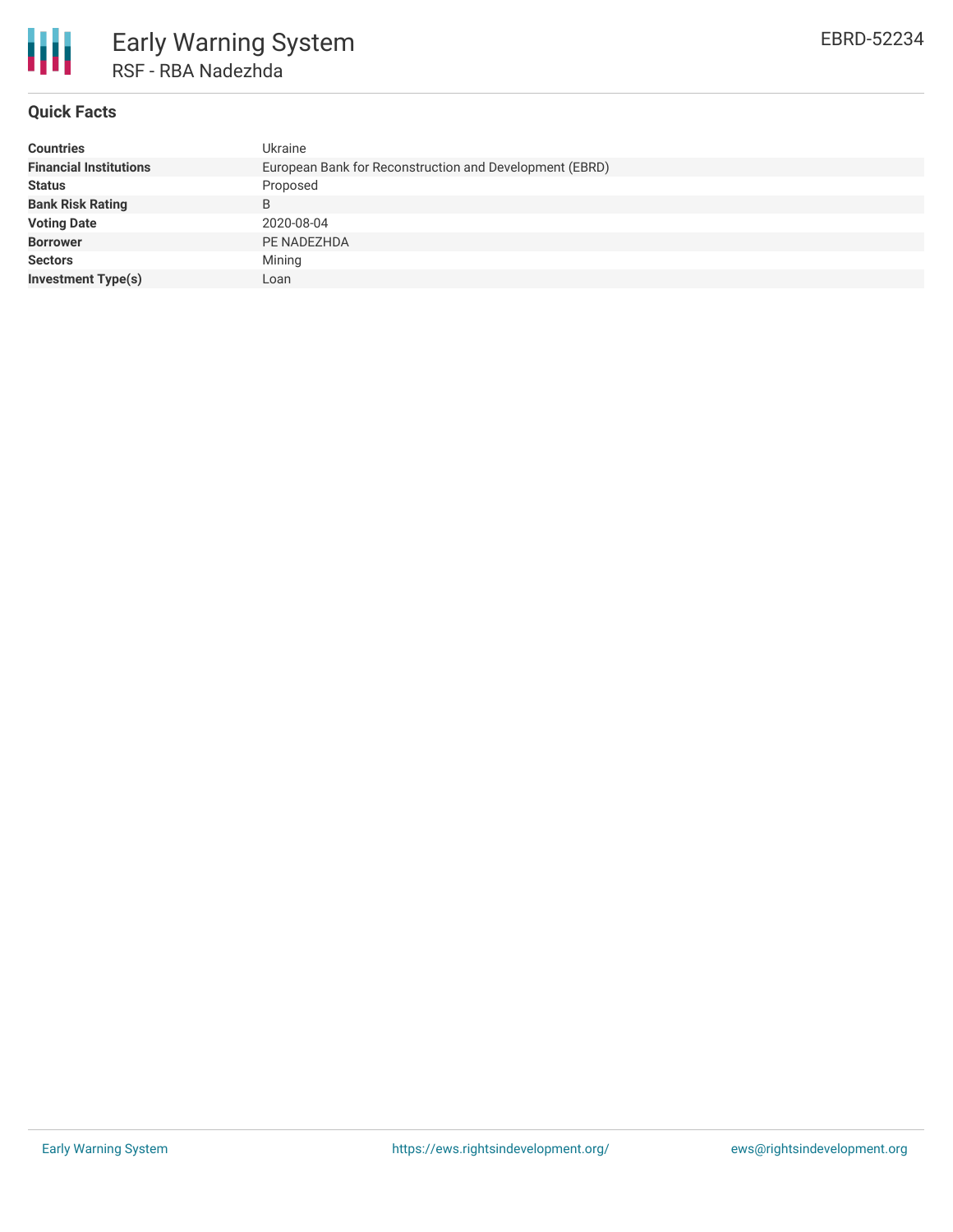

# **Project Description**

This project purpose is to provide an unfunded risk-sharing guarantee for the Raiffeisen Bank Aval, which is organising working capital financing to Nadezhda Group, an independent Ukrainian wholesale and retail distributor of liquefied petroleum gas and petroleum products

The Loan will allow Nadezhda Group to: 1) consolidate and optimise its debt portfolio, reduce the number of opened short-term credit lines with other commercial banks; 2) maintain current working capital debt financing level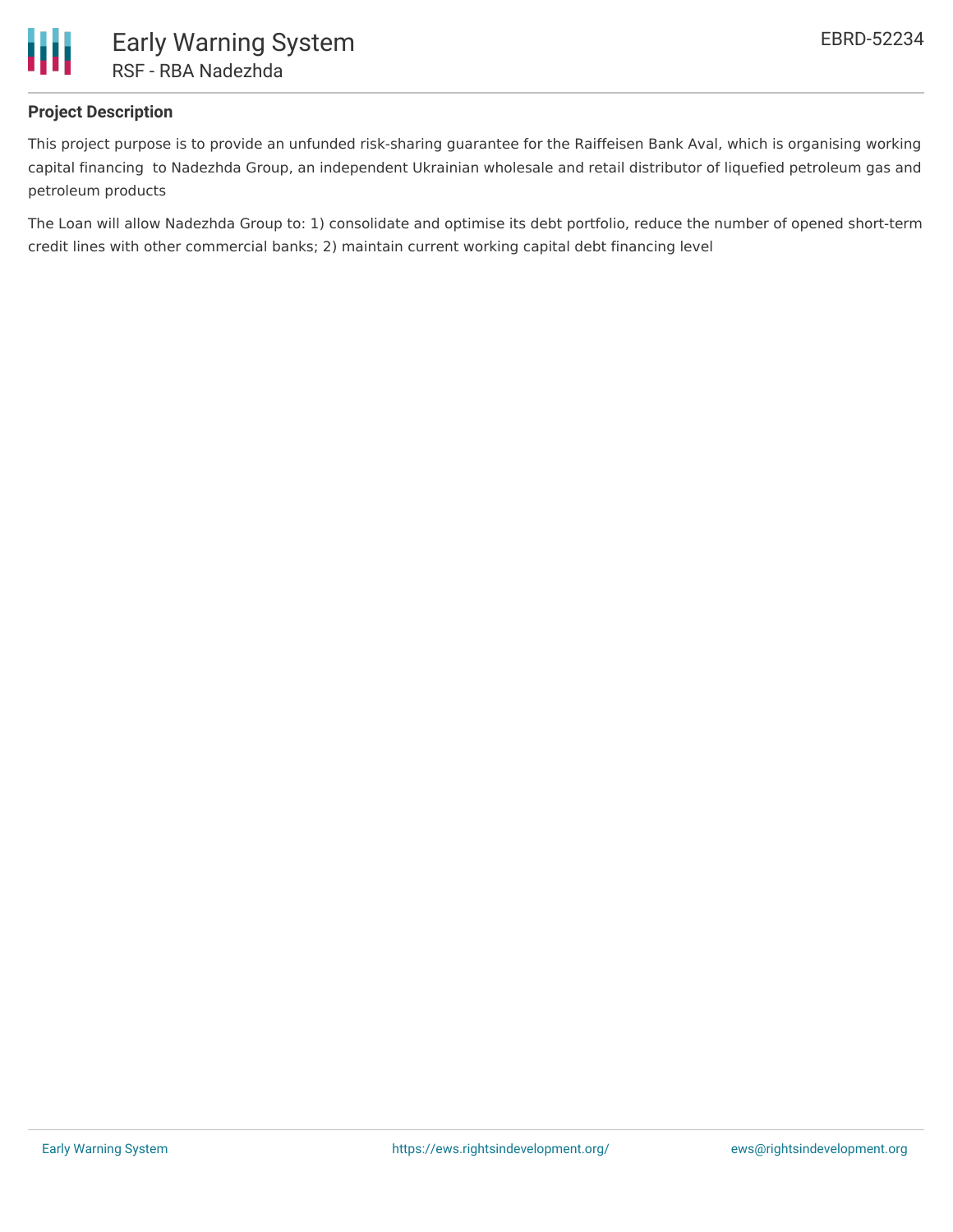

### **Investment Description**

European Bank for Reconstruction and Development (EBRD)